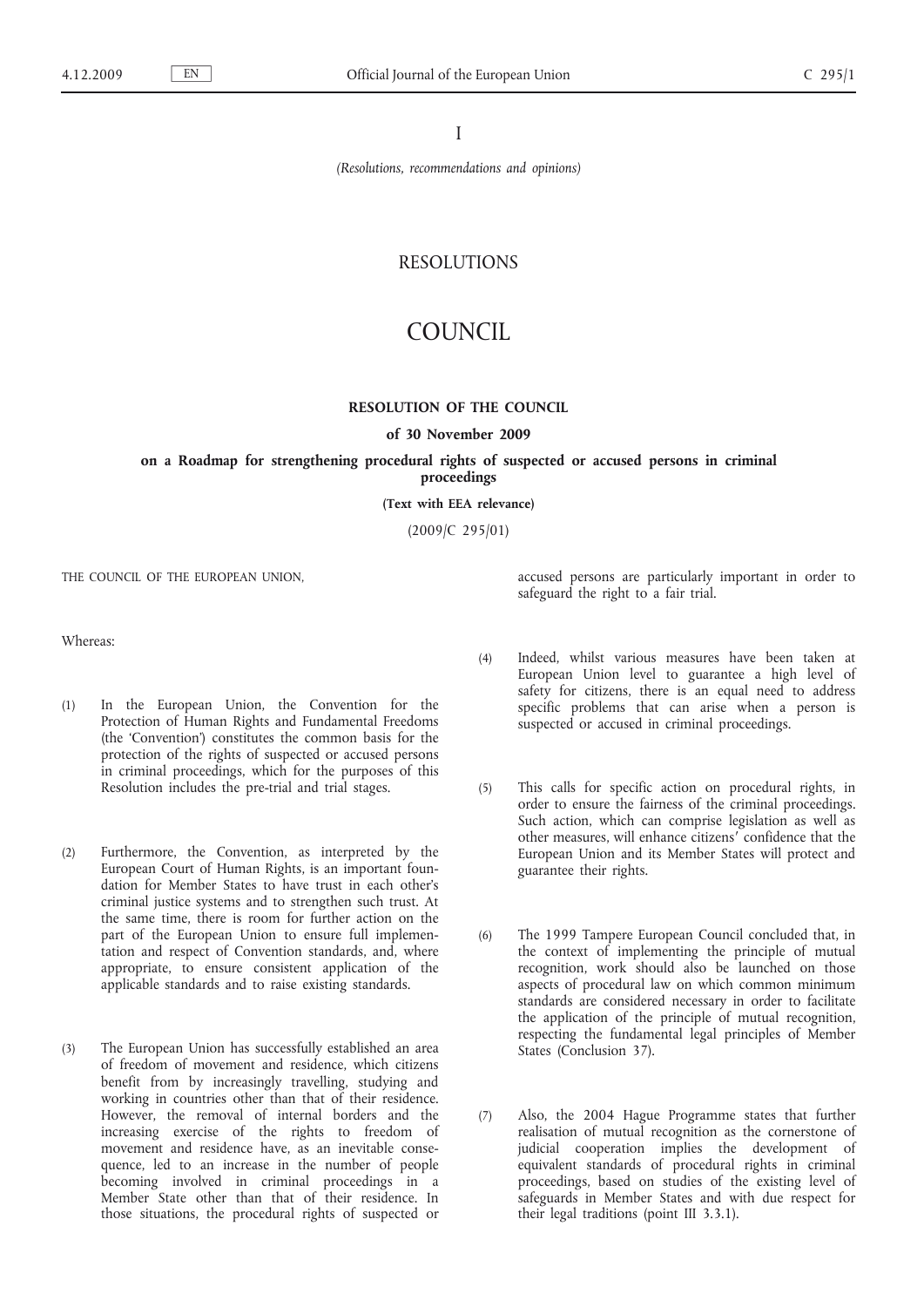- (8) Mutual recognition presupposes that the competent authorities of the Member States trust the criminal justice systems of the other Member States. For the purpose of enhancing mutual trust within the European Union, it is important that, complementary to the Convention, there exist European Union standards for the protection of procedural rights which are properly implemented and applied in the Member States.
- (9) Recent studies show that there is wide support among experts for European Union action on procedural rights, through legislation and other measures, and that there is a need for enhanced mutual trust between the judicial authorities in the Member States  $(1)$ . These sentiments are echoed by the European Parliament (2). In its Communication for the Stockholm programme (3), the European Commission observes that strengthening the rights of defence is vital in order to maintain mutual trust between the Member States and public confidence in the European Union.
- (10) Discussions on procedural rights within the context of the European Union over the last few years have not led to any concrete results. However, a lot of progress has been made in the area of judicial and police cooperation on measures that facilitate prosecution. It is now time to take action to improve the balance between these measures and the protection of procedural rights of the individual. Efforts should be deployed to strengthen procedural guarantees and the respect of the rule of law in criminal proceedings, no matter where citizens decide to travel, study, work or live in the European Union.
- (11) Bearing in mind the importance and complexity of these issues, it seems appropriate to address them in a step-bystep approach, whilst ensuring overall consistency. By addressing future actions, one area at a time, focused attention can be paid to each individual measure, so as to enable problems to be identified and addressed in a way that will give added value to each measure.
- (12) In view of the non-exhaustive nature of the catalogue of measures laid down in the Annex to this Resolution, the Council should also consider the possibility of addressing the question of protection of procedural rights other than those listed in that catalogue.
- (13) Any new EU legislative acts in this field should be consistent with the minimum standards set out by the Convention, as interpreted by the European Court of Human Rights,

HEREBY ADOPTS THE FOLLOWING RESOLUTION:

- 1. Action should be taken at the level of the European Union in order to strengthen the rights of suspected or accused persons in criminal proceedings. Such action can comprise legislation as well as other measures.
- 2. The Council endorses the 'Roadmap for strengthening procedural rights of suspected or accused persons in criminal proceedings' (hereinafter referred to as 'the Roadmap'), set out in the Annex to this Resolution, as the basis for future action. The rights included in this Roadmap, which could be complemented by other rights, are considered to be fundamental procedural rights and action in respect of these rights should be given priority at this stage.
- 3. The Commission is invited to submit proposals regarding the measures set out in the Roadmap, and to consider presenting the Green Paper mentioned under point F.
- 4. The Council will examine all proposals presented in the context of the Roadmap and pledges to deal with them as matters of priority.
- 5. The Council will act in full cooperation with the European Parliament, in accordance with the applicable rules, and will duly collaborate with the Council of Europe.

<sup>(</sup> 1) See inter alia the 'Analysis of the future of mutual recognition in criminal matters in the European Union', report of 20 November 2008 by the *Université Libre de Bruxelles*.

<sup>(</sup> 2) See e.g. the 'European Parliament recommendation of 7 May 2009 to the Council on development of an EU criminal justice area', 2009/2012(INI), point 1 (a).

<sup>(</sup> 'An area of freedom, security and justice serving the citizen', COM(2009) 262/4 (point 4.2.2).